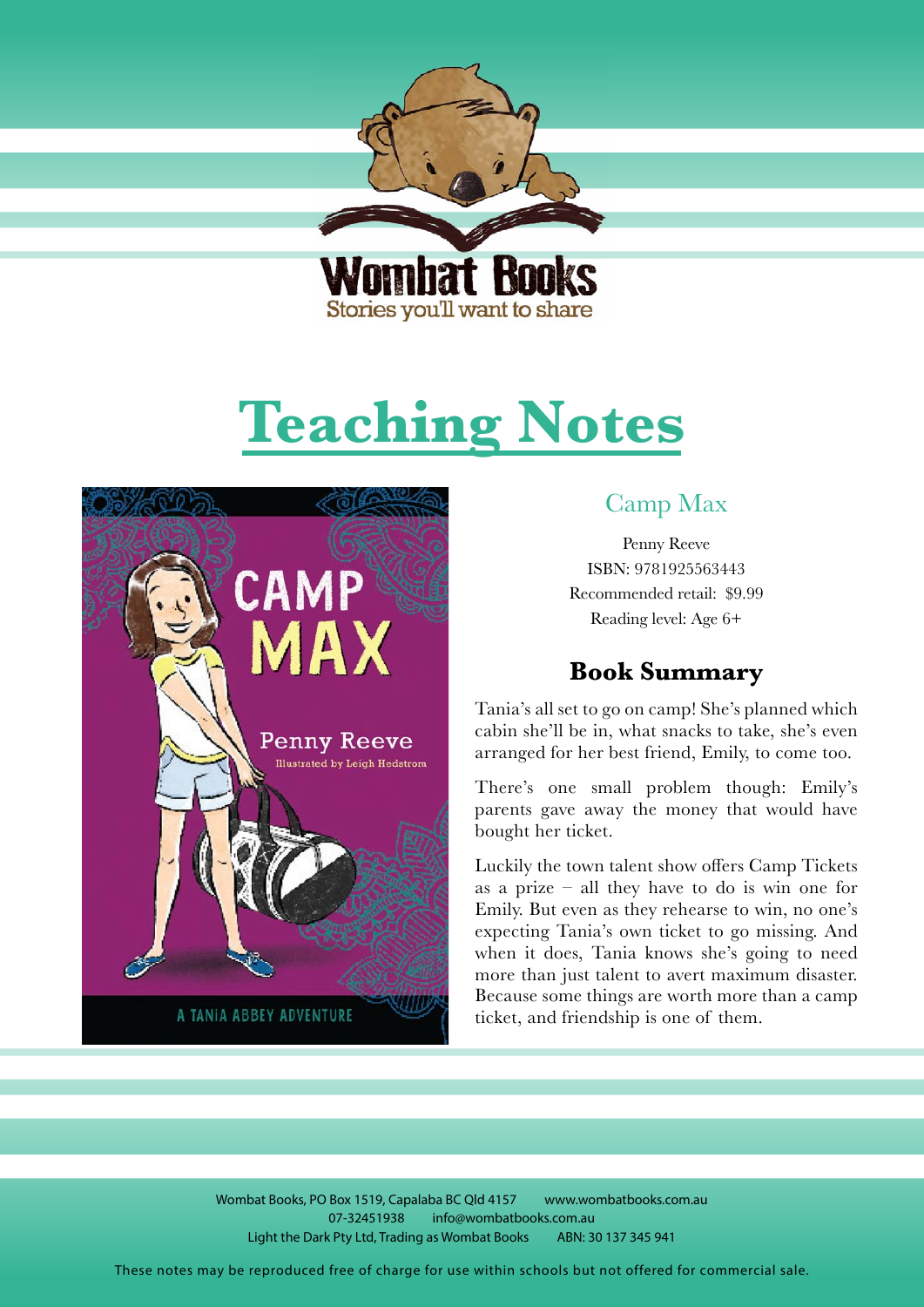#### **Contents**

| <b>Book Summary</b>              |  |
|----------------------------------|--|
| Note From the Author             |  |
| <b>Themes</b>                    |  |
| About the Author and Illustrator |  |
| <b>Questions and Activities</b>  |  |

# **Note From the Author About Studying Camp Max**

I wrote Camp Max as an attempt to explore what it means to care about others, especially when those decisions have a very real impact on our own lives. Like the other novels in the Tania Abbey series, this book considers the interplay between the lives of children in Australia and those of children living in different circumstances on the other side of the world. When Tania's close friend Emily can't come on camp with her, because her parents donated the potential camp fee money to support a hospital in India, Tania is faced with some difficult emotional responses. She knows giving to help those living in poverty is important, but she also had such high hopes of going on camp with Emily.

This novel takes a close look at what it means to be generous. Sometimes that's an easy choice, but sometimes it's a tough one. But, like Tania in the novel, my hope is that readers will also be encouraged to see that sometimes it's the giving that brings about the greatest joy - and that friendships are made stronger when we keep our eyes and hearts on what's most important.

## **Themes**

- Friendship
- Family
- **Generosity**
- Helping Others
- Values and Virtues
- **Creativity**
- **Forgiveness**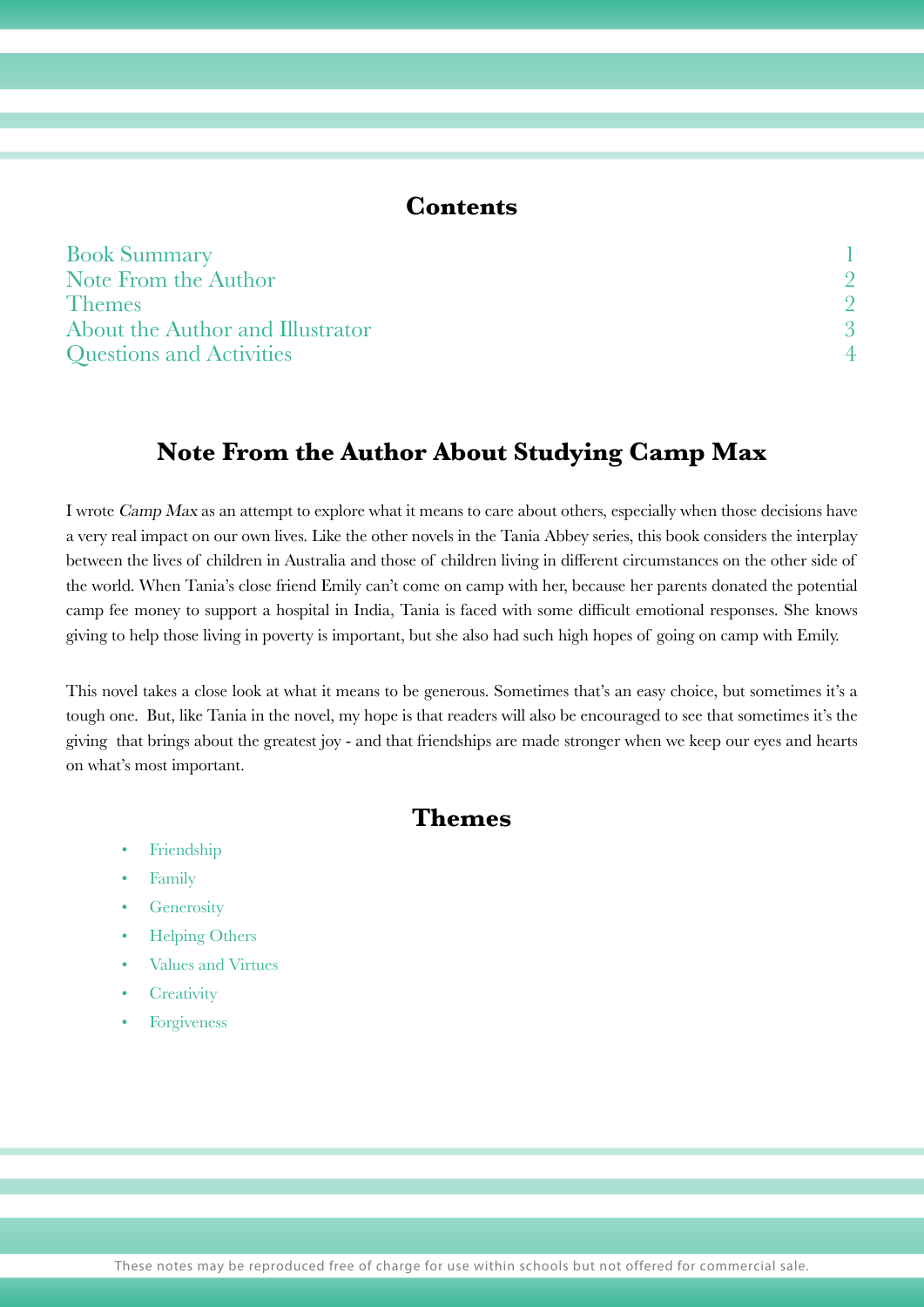<span id="page-2-0"></span>

### **About the Author:**

Penny Reeve is the Australian author of more than 20 books for children, including the popular Madison and Tania Abbey series. She is passionate about writing stories that both entertain and empower readers to engage with - and respond to - the around them.

Penny lives with her husband and three children in western Sydney, where she is currently juggling the fun of busy family life with study for her Masters in Creative Writing and Literature (Deakin University) and several writing projects on the go! She also writes as Penny Jaye.

You can visit her website at www.pennyreeve.com.

# **About the Illustrator**



Leigh Hedstrom is a freelance illustrator based on Queensland's Sunshine Coast.

Leigh immigrated to Australia shortly after completing high school in Cape Town, South Africa. She studied Fine Arts in Sydney but it was her love of creating expressive, engaging characters that informed her career choice to become an Illustrator.

After working for many years as a commercial illustrator Leigh made her first foray into children's picture books with Marty's Nut Free Party in 2012 with author Katrina Roe.

When not at the drawing desk, Leigh loves to spend time with her friends, husband Ben and her most animated creation of all – eleven-year-old son James. You can find Leigh's portfolio at www. leighhedstrom.com and her up-to-the-minute work on Instagram @leighhedstrom.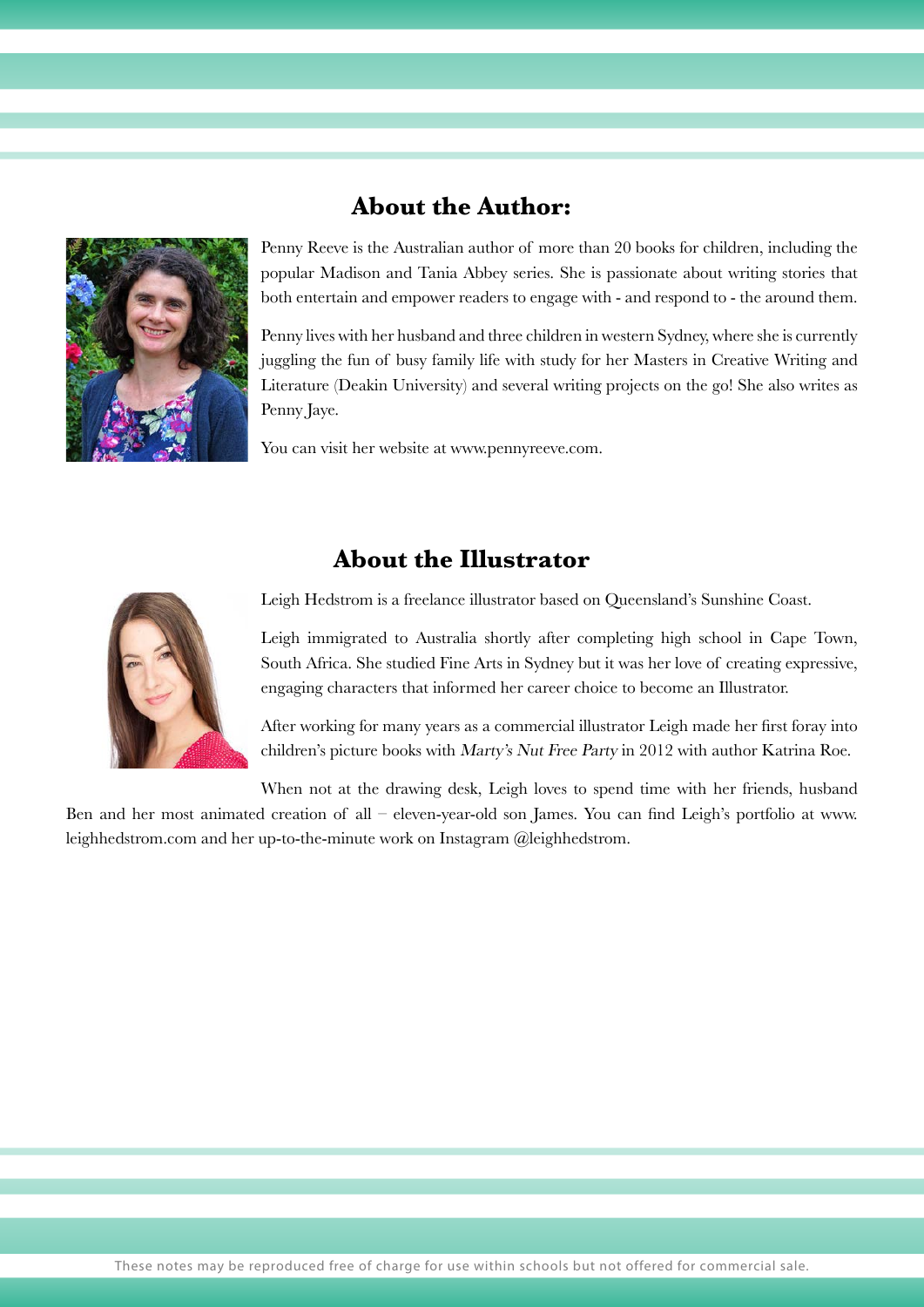# **Discussion Questions and Activities**

#### **Ouestions**

- 1. At the start of the novel Sam and Emily explain that their parents have given away the money they could have used to buy their children tickets to Camp Max. Discuss why the George family did this.
	- Do you think they should have given away that money? Why or why not?
	- How would you feel it you were Sam and Emily? How would you feel if you were Shanti?
- 2. Why did Emily think she should do the Twisty Summer dance at the talent show? Did this match her personality? Why or why not?
- 3. Discuss the Epilogue. How does this scene connect with the rest of the story? Why is it included? What does it tell us that the story from Tania's perspective cannot?

#### **Activities**

#### **ENGLISH:**

- 1. Students can make a poster to advertise Camp Max, or come up with their own version of the BEST CAMP EVER!
- 2. Students can write an alternate ending for *Camp Max*.
- 3. Students choose ONE character from the novel (Tania, Daniel, Emily, Sam, Shanti) and write a 'Character Profile' on them. Include the following: name, age, family, friends, hobbies/character traits, a picture, how you would feel if you were them in this story, etc.
- 4. Students can write a letter from Shanti that explains how the money the George family had sent made such a difference.

#### **SOCIAL SCIENCES:**

5. Students can research a charity of their choice to answer the following questions: What does this charity do to care for the poor and/or those in need? Why is this charity important? How can people support it? Students can present their research in a poster or a short presentation.

#### **ART:**

6. In the novel Tania draws caricatures of her family and friends. Discuss examples of caricatures from media and other sources and then allow students to draw and display their own (they can work in pairs or do self portrait caricatures).

#### **DANCE/DRAMA:**

- 7. Students can learn some Bollywood moves and work in groups to create and then perform a Bollywood inspired dance routine.
- 8. Plan a class talent quest. Encourage students to consider displaying a skill or talent that is unique to them, not just something that could be performed on stage.